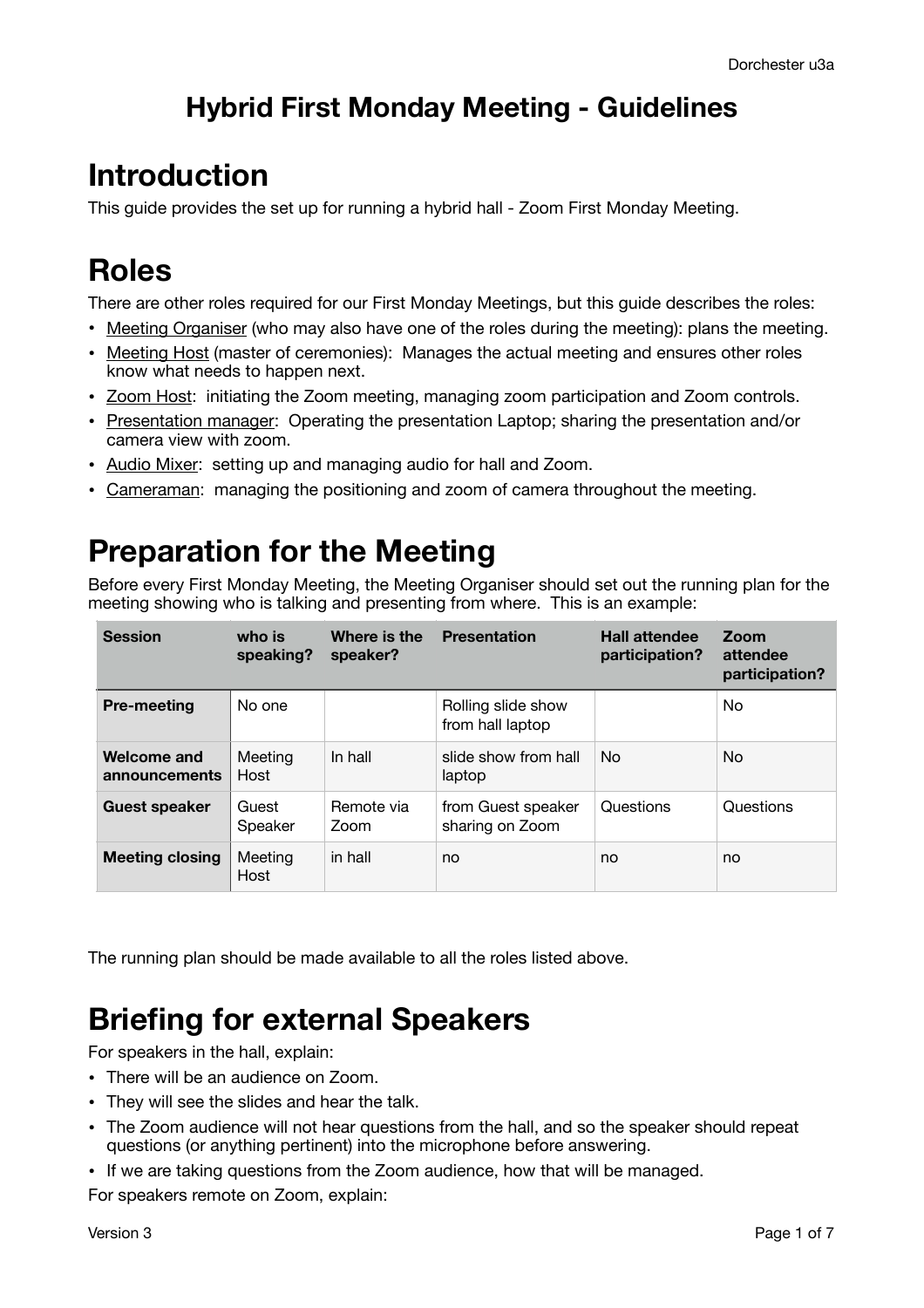- There is an audience in the hall as well as on Zoom.
- The audience in the hall will see and hear the Zoom session.
- Questions from the hall will be managed through the meeting host who has the microphone.

## **Equipment Required**

- Inside the hall:
	- LapTop to present slides (Presentation LapTop) connected to school Wi-Fi. LT1 is suitable and has the software mentioned in the LapTop set up.
	- LT1 has a remote mouse / pointer which can be useful for presenters.
	- Microphone system(s)
	- Video Camera: a mobile phone with Iriun app, connected to wifi, on a tripod. (plus a spare phone with iriun in case of problems)
	- CD player (option to help setting the sound correctly)
	- ZED-10 mixer
	- Headphones
	- Hall projection and sound systems
	- Second zoom device (Zoom Monitor) for help in setting up and monitoring Zoom audio e.g. tablet or mobile phone with earphones. This device can also be used for communications with the Zoom Host.
- Outside the hall
	- PC to manage the Zoom meeting (Zoom Host PC)

# **Cable Connections**

- ZED-10 mixer
	- PC: Mixer USB to PC USB (don't plug anything into mixer playback in. this interrupts the USB connection)
	- Microphone system:
		- Microphone 1 to mixer M1 connection (Note which mike is connected to which input)
		- Microphone 2 to mixer M2 connection
	- CD player: into ST 1 Phono sockets (good to have this for initial sound set up)
	- Hall Sound system: mixer Main Mix Out XLR sockets connected to Hall System Audio input NO. 1 (XLR to phono cables)
	- Headphones: plugged into phones jack socket.
- LapTop (additional connections)
	- Hall projector: HDMI on Laptop to left hand box of Hall projection and sound system (see photos)

## **Presentation Manager - Presentation LapTop**

- Use LT1
- Which will have loaded:
	- Zoom
	- PowerPoint
	- Iriun Webcam for windows
	- Screen background should be dorchester u3a picture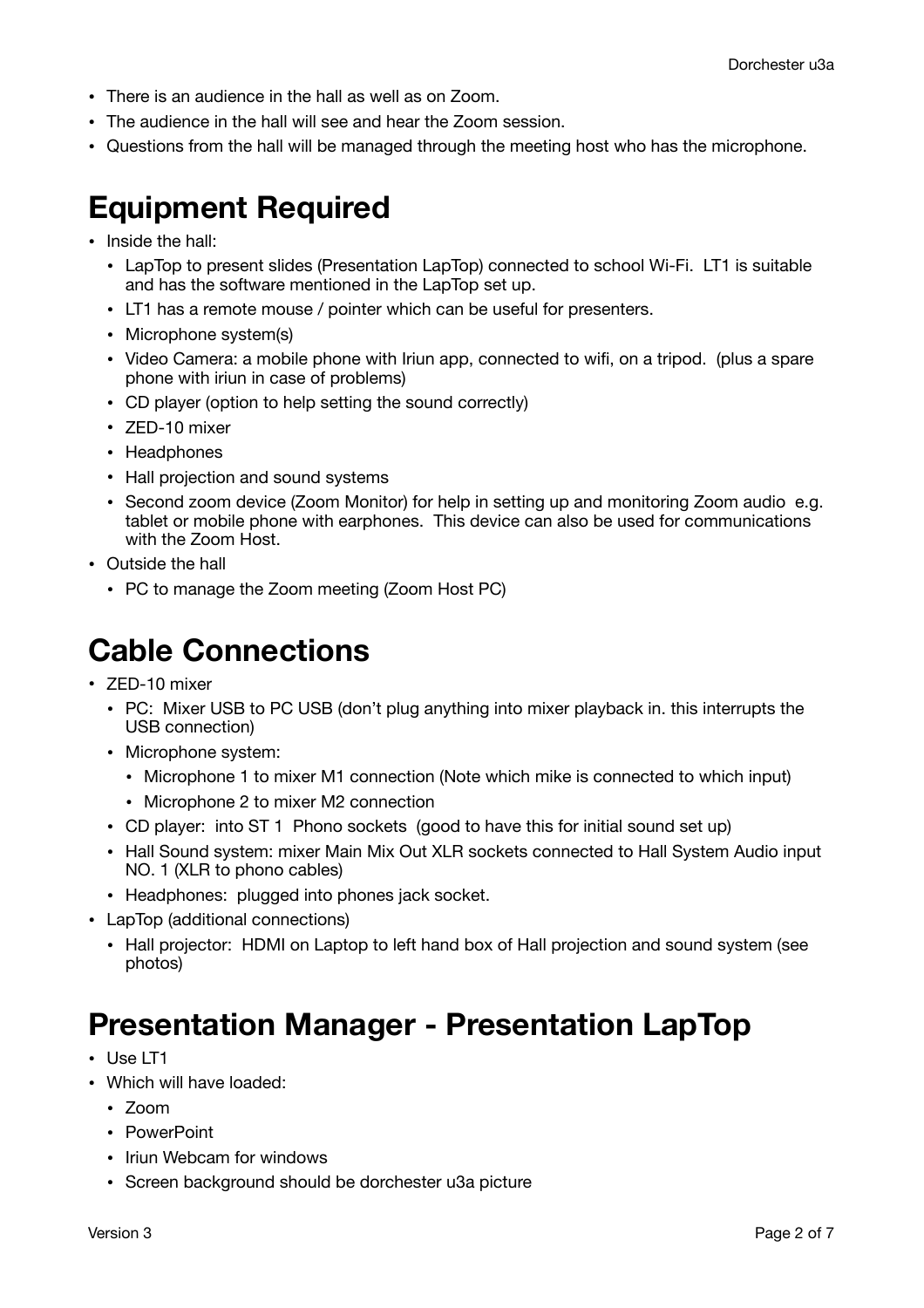• Tape over the laptop camera to stop the laptop user being seen inadvertently when switching cameras.

#### **Setup**

- Connect to WI-FI and check internet connection
- Pause updates to prevent laptop slowing down during meeting: In Settings / Update and Security / Windows Update - Select pause updates for 7 days.
- Setup Laptop with extended screen positioned logically (control panel/display/change display settings)
- Start PowerPoint
	- start with all presentations loaded
	- setup EACH presentation with setup slide show
		- Presented by a speaker (full screen)
		- Multiple monitors to projector (HDMI monitor?)
	- Set up the remote presentation mouse so that the presenter can advance slides
		- Inside the battery case of the mouse, there is a little USB plug which goes into the laptop. Switch the mouse on & off by holding in the button on the side - about 3 seconds. The central button surround lights up green. Press the lock button the side and the surround turns red. In this mode, the mouse function is limited to moving the presentation forward or backwards by clicking left and right arrows. Other, potentially disruptive, functions are disabled.
- start Iriun and validate connection to camera (phone)
- Start Zoom
	- Start Zoom and join meeting
	- Check Settings:
		- Select HD video
		- Select original ratio under camera.
		- Select external camera (Iriun)
		- Select external microphone (from mixer not "Microphone (Realtek® Audio)" which is the laptop microphone)
	- (u3a tech page suggests: When an Audio Mixer is used, the bottom tick box option "Show inmeeting option to enable "Original Sound"" should be ticked so as not to amend the digital audio input from the mixer."

### **Meeting Operation**

Do not change audio settings - these are managed by the sound mixer.

For Zoom to see Slides on screen plus small camera view:

- Start slideshow in PowerPoint
- In Zoom
	- Share screen / basic / share screen 2 (check this is the projection screen)
- On the main hall screen, zoom controls at the top
	- select more and hide zoom controls

For Zoom to see Camera as main picture:

- In Zoom
	- Share screen / advanced / external camera
	- May need to switch camera to get the Iriun camera (icon top left)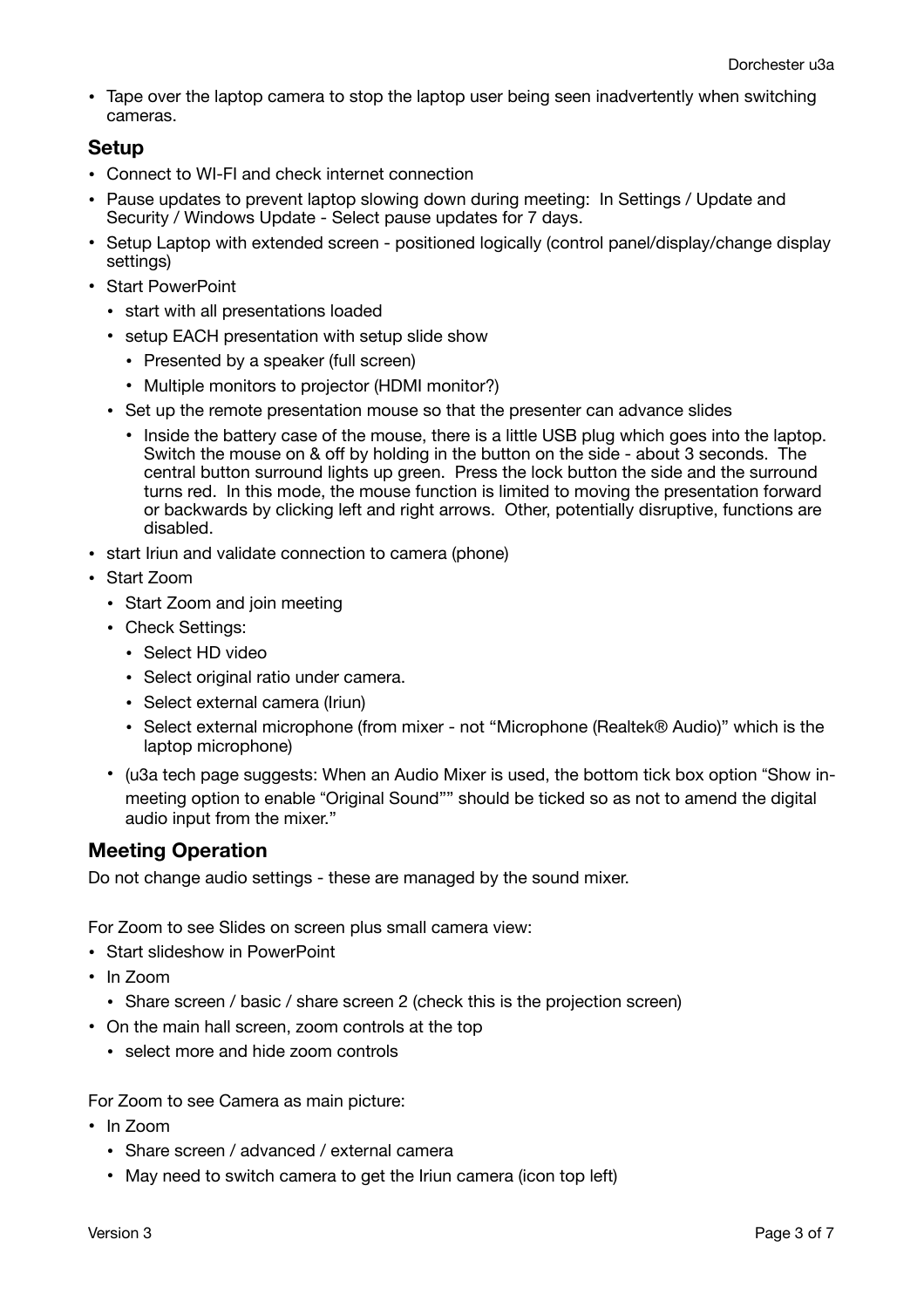For the Hall to see Zoom Presenter

- In Windows
	- clean up the screen before projecting
		- hide desktop icons: right click screen/select "view"/uncheck "show desktop icons"
		- hide taskbar: right click empty spot on taskbar / select taskbar settings / toggle on the "automatically hide the taskbar in desktop mode"
	- Select Settings / display / multiple monitors duplicate
- In Zoom
	- Select full screen and Speaker View

## **Cameraman - Camera**

- Use a iPhone or Android Phone with good camera
- Should have the Iriun app loaded

#### **Set up**

- When Presentation Laptop is ready, start Iriun and check the picture is showing on the laptop
- Don't use Iriun audio just the video.

### **Meeting Operation**

Throughout the meeting, the camera view will be available to Zoom participants, so the camera should be directed at the most appropriate area of interest.

# **Audio Mixer - ZED-10 Mixer**

(And tablet for monitoring Zoom)

### **Set up**

(This pre-sets to "mix-minus" to avoid audio feedback)

- Check and restore setup of filters and unused systems.
	- All blue and black controls centralised.
- Set all the input channel outputs down as a start point
	- M1 to M4 and ST1 and ST2 grey FX and AUX controls fully anti-clockwise
	- M1 to M4 and ST1 and ST2 red LEVEL controls fully anti-clockwise.
- Select Aux-FX for the USB output and make sure Record Bus is unselected.
- Join Zoom meeting on tablet (for monitoring) and mute and turn down volume.

#### **Levels**

- Turn down the music level on the hall input panel as a start point.
- Set the CD player audio level
	- Start the CD player
	- Press listen button on ST1 (all listen buttons should be up)
	- Set the headphones level to midpoint
	- Turn up ST1 GAIN level (top red) to reasonable sound level (listening on headphones)
	- release listen button on ST1
- Set the main mix out level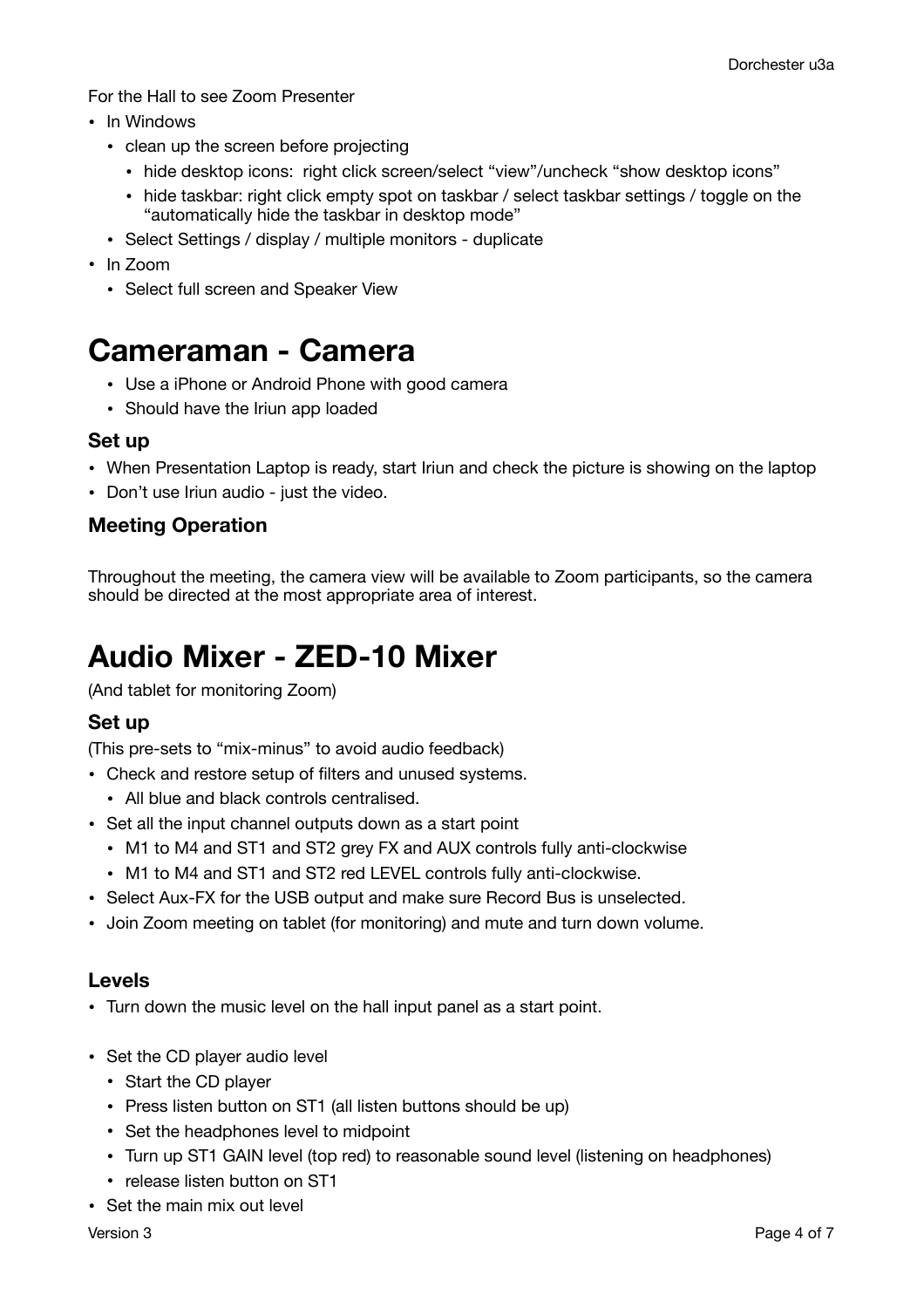- ensure all PHONES SELECT buttons are up to monitor the main mix out
- increase ST1 LEVEL and MAIN MIX LEVEL to reasonable sound
- Set the Hall sound level
	- Turn up the music level on the hall input panel to allow comfortable hearing.
	- If you don't want music in the hall at this point turn MAIN MIX LEVEL back down
- Set the Zoom input level
	- Connect Zoom Monitor device (iPad?) to Zoom Meeting
	- Check Presentation Laptop is ready with Zoom connection
	- Check Zoom Host is ready for audio check
	- Press PHONES SELECT Aux button (connects headphones to Aux/USB out
	- Turn up ST1 AUX and AUX MIX LEVEL to reasonable sound (listening to headphones)
	- Change to listening to Zoom Monitor to check Zoom is receiving a good audio signal.
	- Release PHONES SELECT Aux button (headphones back to main mix)
- Set Zoom output to hall levels
	- Ask Zoom host to play music on pc: in Zoom: share screen / advanced / share music or Computer Sound only
	- Make sure ST2 Aux is turned all the way down
	- Listen to sound level on Zoom Monitor device
	- Listen to Aux on mixer and set ST2 input level
	- Set ST2 LEVEL as appropriate for hall (can then turn back down until needed)
- Set the microphone levels
	- Turn down ST1 LEVEL (and any others)
	- press listen on M1 (or M2 as appropriate) to hear input on headphones
	- Ask for microphone check turn up M1 GAIN to reasonable level
	- Release listen on M1
	- Ask for microphone check turn up M1 LEVEL to reasonable level
	- Turn up the music level on the hall input panel
	- Ask for microphone check and set sound level for hall
	- Select PHONES SELECT Aux button, ask for for microphone check and adjust M1 AUX level to give good sound level for Zoom.
	- Check Zoom Host is ready for audio check
	- ask for microphone check and listen to Zoom monitor to check Zoom is receiving a good audio signal. Adjust M1 AUX (and AUX MIX if necessary) level as required.
	- Set up second microphone.
	- Leave the levels set and switch off microphones.
- Set Zoom to hall speakers level
	- make sure ST2 AUX is turned down
	- select Listen on ST2
	- ask Zoom Host for sound check and turn up ST2 GAIN to reasonable sound level
	- release all PHONES SELECT buttons and listen to headphones
	- Ask Zoom Host for sound check and turn up ST2 LEVEL to reasonable sound level
	- Assuming MAIN MIX LEVEL and hall music levels have been set up, this should Zoom audio should be at right level for the hall.

### **Meeting Operation**

For Zoom to be isolated from hall audio:

• Turn AUX MIX LEVEL all the way down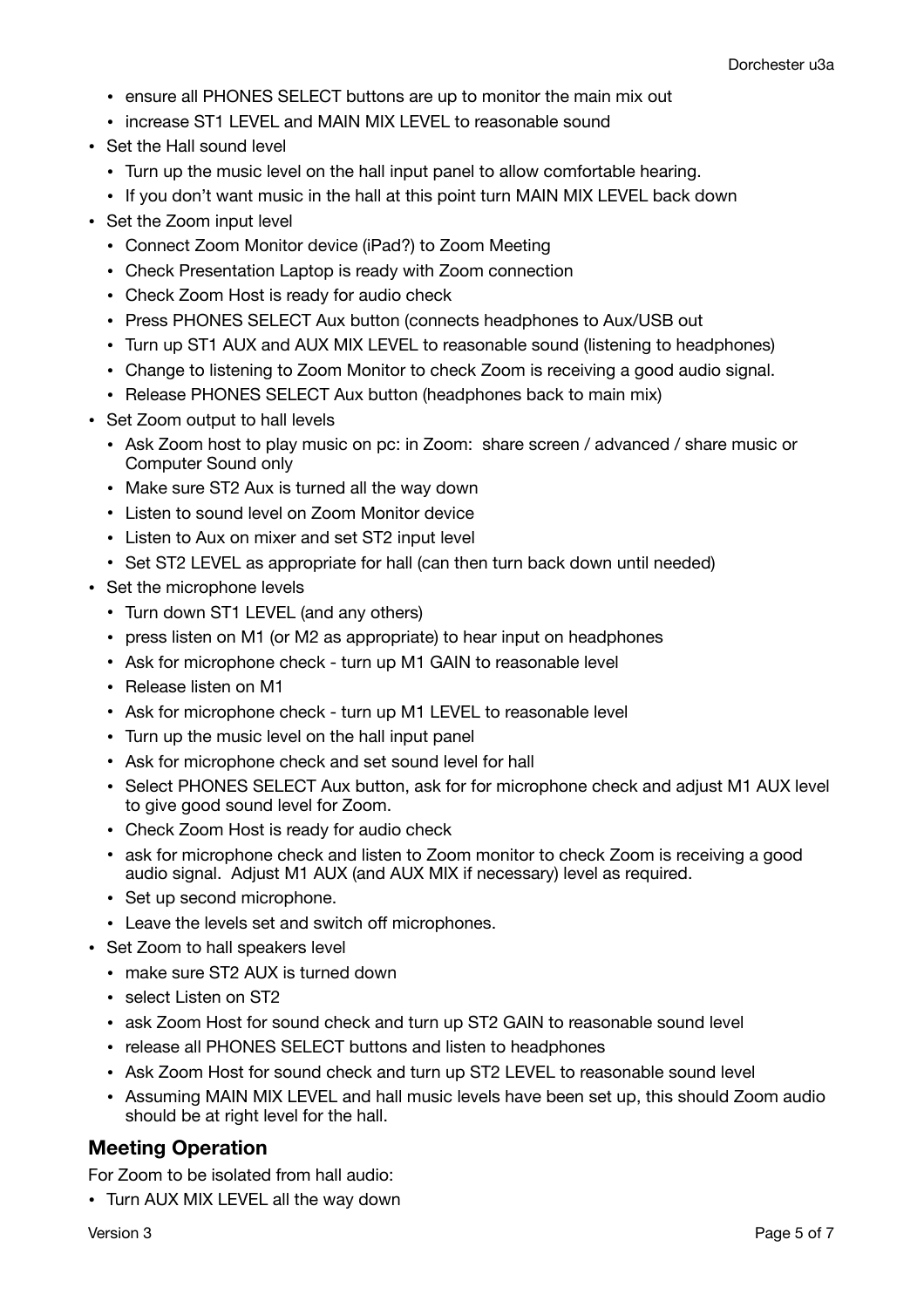For hall audio to go to Zoom:

- Ensure that ST2 LEVEL is turned right down
- Turn AUX MIX LEVEL up while listening to AUX
- Monitor Zoom from Zoom Monitor device (iPad?)

For Zoom audio to go to Hall (one way)

- Ensure that M1 & M2 LEVELS are turned right down or turn off microphones
- Turn AUX MIX LEVEL down
- Turn ST2 LEVEL up
- Listen to hall speakers and Monitor Zoom.

For Hall - Zoom interaction

- Ensure ST2 AUX is turned right down
- Turn up M1, M2, ST2 LEVELS up
- MAIN MIX & AUX MIX should be up

# **Zoom Host - Zoom Host PC**

#### **Before the day of the meeting**

- Log into Zoom. In settings, under "co-host", click "allow" (so that the speaker can jointly run the meeting). This only needs to be done once – not for every meeting.
- Generate a Zoom code by going to "schedule a meeting"
- Include the date and title in the meeting description (e.g. u3a February FMM talk on 7th February - 'Terrorism and how to prevent it' by Alan Jenkins).
- Schedule the meeting to start at 10am. Have the meeting time for 2 hours.
- In the settings have a "waiting room" and turn the video on for both the host and the participant. Select "computer audio" for the audio setting.
- In options, allow "participants to join at any time"
- When you are happy with the meeting details click "save". Copy and paste the link and send to the Membership Secretary to circulate to u3a members. If you need to edit the details, you can go back in to Zoom to do this (e.g. if you needed to alter the timer or date of name of speaker).
- Encourage the Membership Secretary to remind the members about the FMM/Zoom meeting the weekend prior to the FMM – by resending the Zoom link.

### **On the day of the meeting**

- Log into Zoom and start the meeting at 9.45am (or earlier if colleagues need it) so that sound checks can be made with colleagues at the venue.
- Use the chat facility to communicate with colleagues at the venue to check everything is working. Alternatively, use music to test sound levels (firstly the Hall plays music for the Zoom host to check and then the Zoom host also plays music for the hall to check).
- Check that the speaker (if only Zoom) can be heard in the hall and with the Zoomers.
- At 10.15am, start to let members into the meeting. Write down their names, in order to produce a register. Mute them as they enter.
- Encourage members whose name isn't clear (e.g. Fred's iPad) to amend their user name.
- When the talk is about to start, ensure everyone is muted except the speaker so that there are no distractions (phone calls, coughing etc).
- When the talk starts, spotlight the speaker, so that members can see the speaker talking.